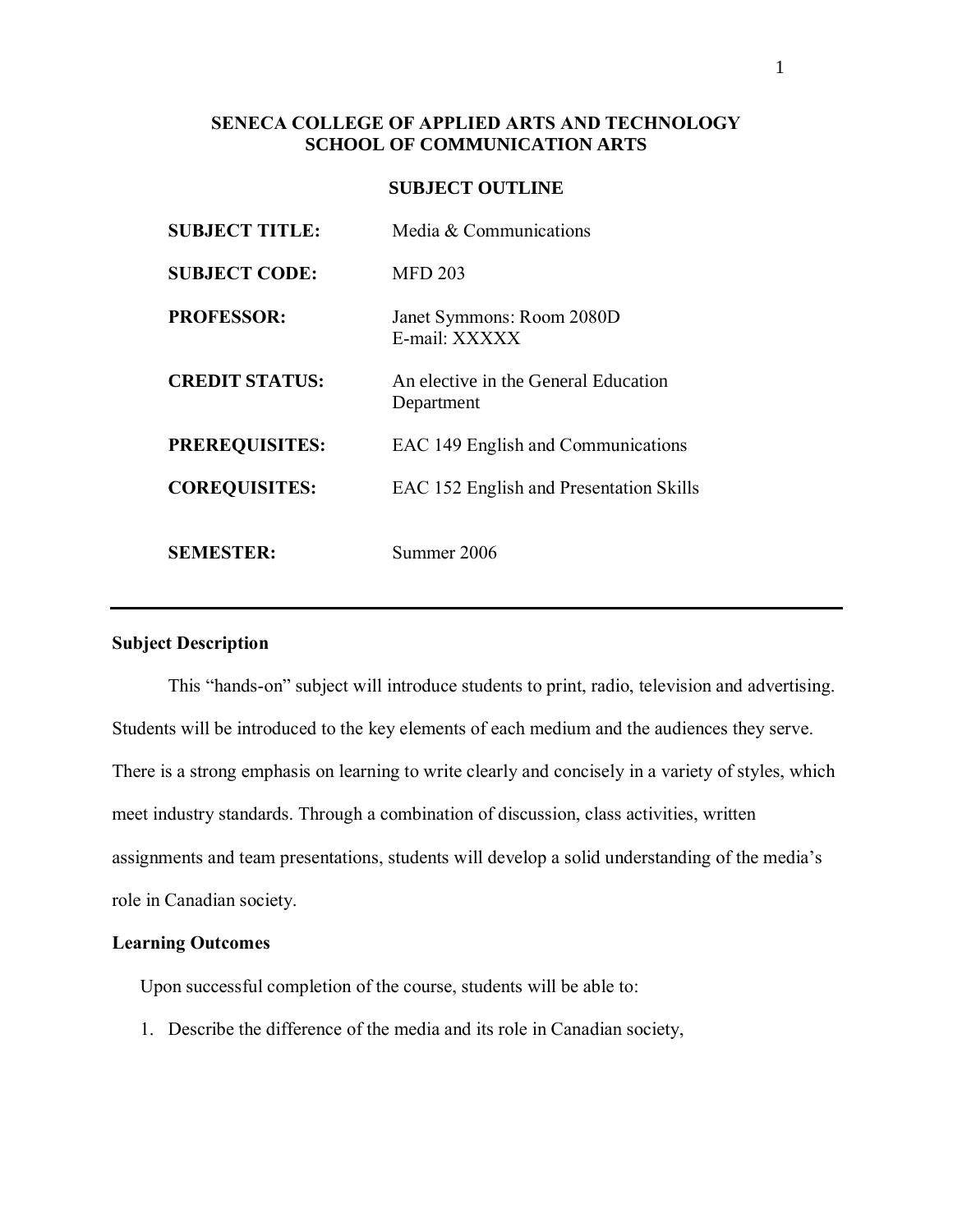- 2. Demonstrate their understanding of the key elements of writing for print, radio, television and advertising
- 3. Demonstrate their understanding of the integration of media and how it affects the information the public receives.

# **Required Text**

Yopp, J.J. and McAdams, K.C. (2003) *Reaching audiences – A guide to media writing* (3rd ed.). Allyn and Bacon. Toronto: ON

### **Recommended Text**

Canadian Oxford Dictionary published after 1999. Students are expected to read, watch and listen to a variety of media to complete assignments and to understand lesson objectives.

### **Assignment Format**

All written assignments must have a cover page with the following information: Title of the assignment, your name, date and class code and section. Number all the pages of your assignment and **staple the pages** together. All assignments must be double-spaced, in Times New Roman, 12-point font. This includes all titles and subtitles. DO NOT hit the "enter" or "return" key twice at the end of a paragraph – Once is enough. This is good journalistic and academic practice. (Hint: This outline has the proper spacing and font.)

Finally, you must hand in two copies of all written assignments. One copy will be marked and returned to you.

#### **Late Assignments**

All assignments are due during class on the specified date. Late assignments will be penalized two marks per day. Assignments handed in a week or more late will not be accepted.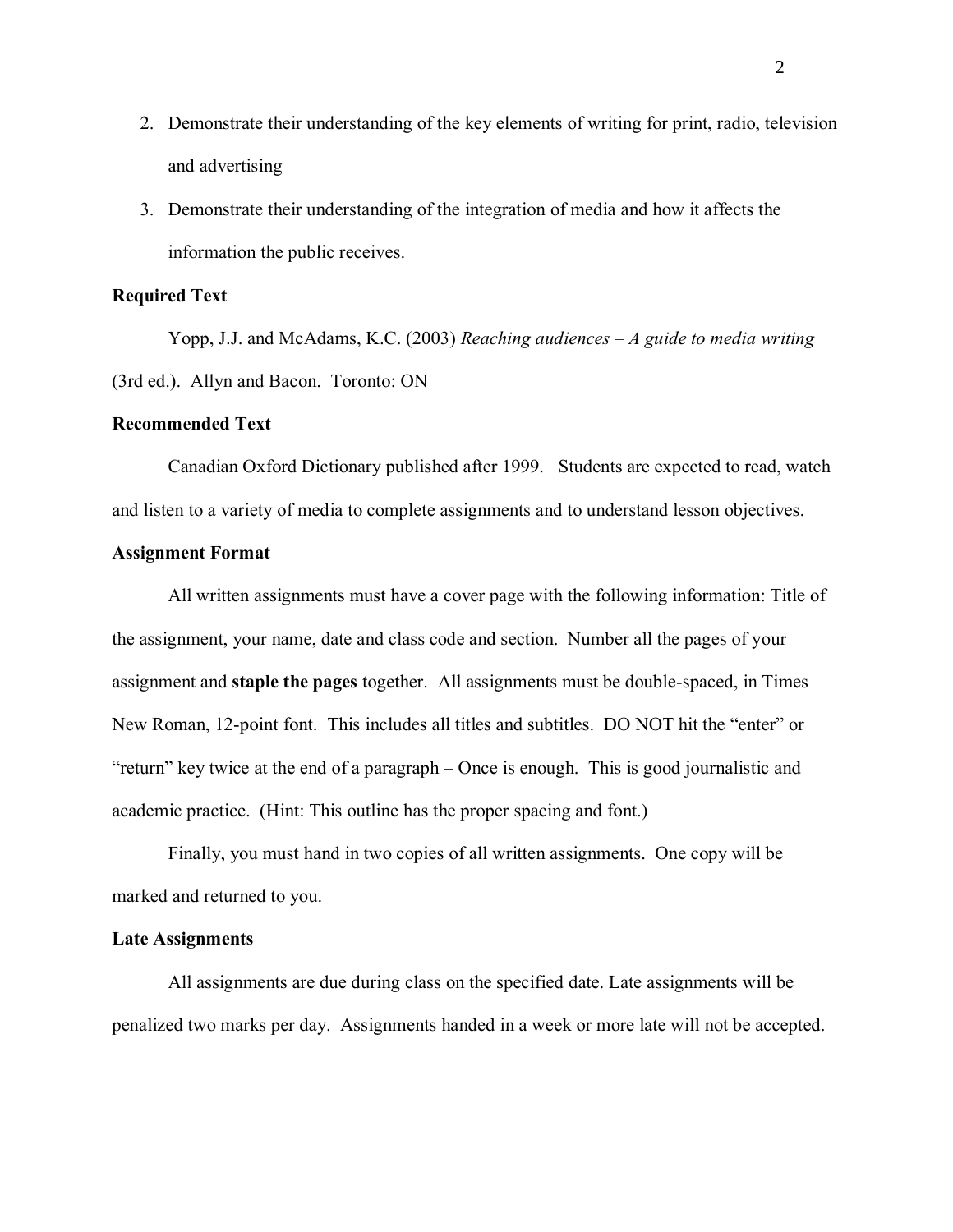Because of the nature of the presentations, you must present on the due date. A presentation that is not presented on its due date will be marked as zero for all members of the presentation team.

# **Modes of Evaluation**

| Media release                              |      | 10%        |
|--------------------------------------------|------|------------|
| <b>Style</b>                               | 5%   |            |
| Creativity                                 | 3.5% |            |
| Spelling/grammar                           | 1.5% |            |
| Newspaper article                          |      | 10%        |
| Content                                    | 5%   |            |
| Style                                      | 3.5% |            |
| Spelling/grammar                           | 1.5% |            |
| Radio assignment                           |      | 10%        |
| Content/focus                              | 5%   |            |
| Spelling/grammar                           | 1.5% |            |
| Organization                               | 3.5% |            |
| <b>Television presentation</b>             |      | 10%        |
| Content                                    | 5%   |            |
| Spelling/grammar                           | 1.5% |            |
| Professionalism                            | 3.5% |            |
| Creativity                                 | 5%   |            |
| <b>Sales / Promotion kit</b>               |      | 15%        |
| Content                                    | 4%   |            |
| Focus                                      | 4%   |            |
| Spelling/grammar                           | 2%   |            |
| Presentation                               | 5%   |            |
| Two clipping files                         |      | $15%$ each |
| Variety of sources                         | 4%   |            |
| Analysis                                   | 5%   |            |
| Professional presentation                  | 4%   |            |
| Spelling/grammar                           | 2%   |            |
| <b>Participation &amp; Professionalism</b> |      | 10%        |

### **Spelling/Grammar**

All assignments emphasize your writing skills. Regardless of which field of media you are interested in pursuing, spelling, grammar, punctuation and writing skills are very important. Thus, you will lose marks for poor grammar and spelling. Do not rely on your computer's spellchecker as it is not always reliable and may miss simple mistakes. Proofread everything –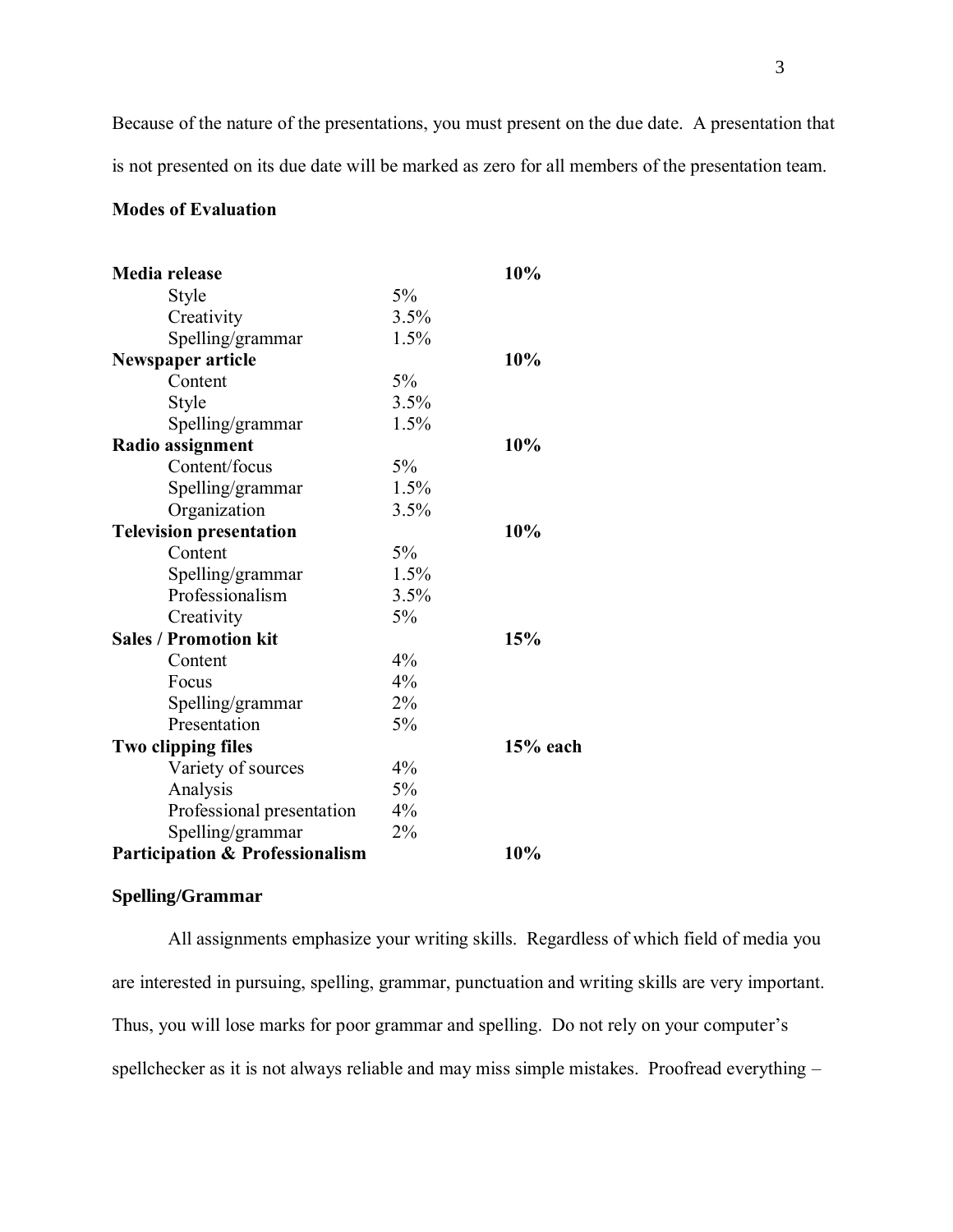twice! You must use **Canadian spelling**. If in doubt, refer to a Canadian Oxford Dictionary published after 1999. You may wish to have a learning partner who will proofread your paper in return for your proofreading services. If your work contains copious amounts of spelling and grammar mistakes, you will receive a failing grade on the assignment regardless of the mark breakdown.

GPA

### **Grading policy**

| $A+$          | $90\% - 100\%$ | 40  |
|---------------|----------------|-----|
| $\mathsf{A}$  | $80\% - 89\%$  | 40  |
| $B+$          | $75\% - 79\%$  | 3.5 |
| B             | $70\% - 74\%$  | 3.0 |
| $C+$          | $65\% - 69\%$  | 2.5 |
| $\mathcal{C}$ | $60\% - 64\%$  | 2.0 |
| D             | 55% - 59%      | 1.0 |
| F             | $0\% - 54\%$   |     |

# **Participation**

Consistent attendance is required for success in this course. If you are absent from class for any reason, please e-mail the professor prior to class and explain why. Attendance will be taken at the beginning of each class. You must sign the attendance sheet within the first 15 minutes of class, or you will be marked absent. If you have been marked absent from four or more classes, you will receive a zero mark for both participation and professionalism. (If you are not in class, you cannot participate, as it is unprofessional to be consistently late or absent.)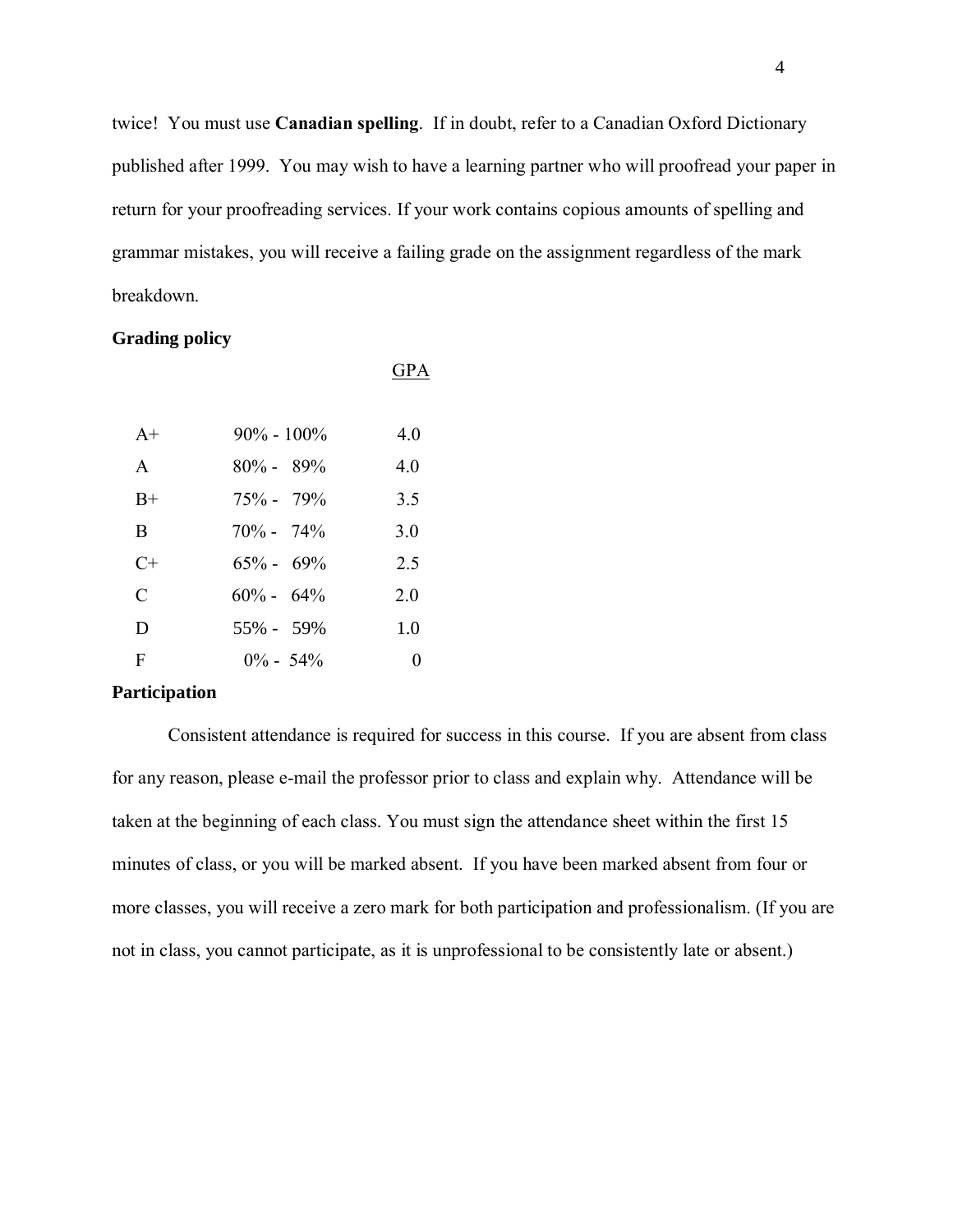### **Professionalism**

A professional, business-like attitude is essential to succeed in today's highly competitive job market. Professionalism means having a positive attitude in class, demonstrated by excellent attendance, attentiveness in class, punctuality, participation and courtesy.

#### **Dropping a Subject**

It is the responsibility of the student wishing to drop this subject to notify the professor and the Office of the Registrar on/or before the deadline stated in the Student Handbook. A "Timetable Change Form" must be completed and signed by the MFD coordinator and delivered by the student to the Registrar by the deadline.

### **Student/Faculty Consultation Outside Classroom Hours**

Students are encouraged to consult the professor with subject-related questions outside class time. To arrange a consultation at a mutually agreeable time, students should speak with the professor during regularly scheduled classes or in the professor's office or via e-mail.

### **Academic Regulations**

Students are responsible for being aware of college regulations in the Academic Policy Handbook.

#### **Cheating and / or Plagiarism**

Section 8.9 - Seneca College Academic Policy

Cheating and/or plagiarism are offences that will not be tolerated by the College. Such offences occur when a student violates the procedures governing the administration of examinations, tests or other means of evaluating student achievement in a subject or program.

#### **Student Appeals**

Section 11 - Seneca College Academic Policy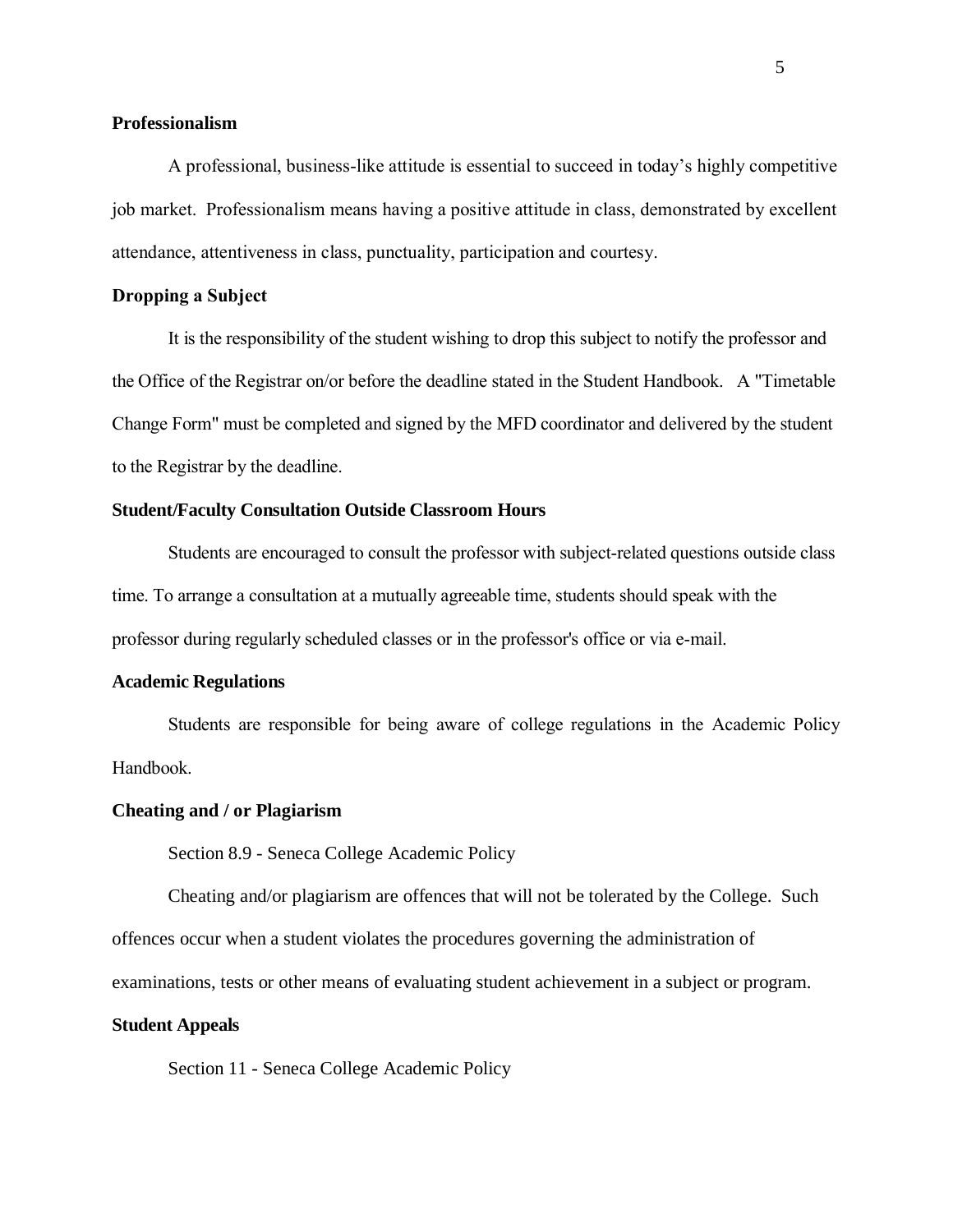You have the right to appeal academic decisions of the College. The procedures for informal and formal appeals are outlined in the College Academic Policy.

Students must keep all assignments (including drafts and outlines) and exercises until they receive their final grade. No appeal will be considered unless a **complete** file is submitted at the time of the appeal. **A lost assignment is no excuse.**

If a student disagrees with the evaluation of an assignment or with a final grade, **the student must first discuss the matter with the professor** in an attempt to resolve the disagreement. If the matter is not resolved, the student should discuss the problem with the chair of the School of Communication Arts.

For further information on appeals, please consult the Academic Policy Handbook.

As a student at Seneca College, you are expected to read the College Academic Policy and your College Student Handbook. Please note that this information is very important.

### **Student Rights and Responsibilities**

Students should be aware of their rights and responsibilities. They should consult the Student Handbook.

#### **Discrimination and Harassment**

All students and employees have the right to study and work in an environment that is free from discrimination and/or harassment. Language or activities that defeat this objective violate the College Policy on Discrimination/Harassment and shall not be tolerated. Information and assistance are available from The Centre for Equity and Human Rights. For more information on Student Rights and Responsibilities, please consult the Student Handbook**.**